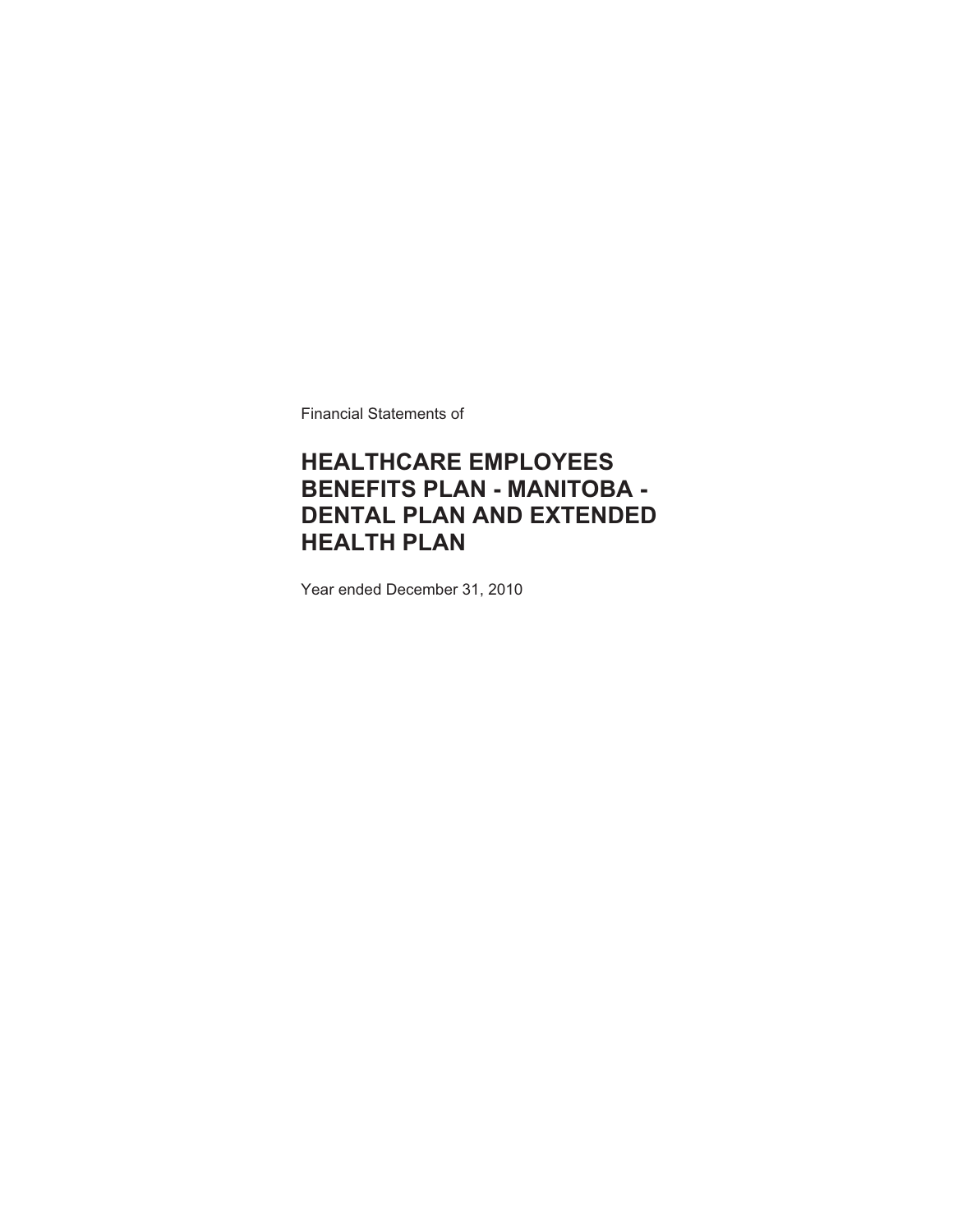

**KPMG LLP**<br> **Chartered Accountants**<br> **Chartered Accountants**<br>
Tax (204) 957-0808 **Chartered Accountants**<br>Suite 2000 - One Lombard Place Winnipeg MB R3B 0X3 Canada

Internet www.kpmg.ca

### **INDEPENDENT AUDITORS' REPORT**

To the Board of Trustees of Healthcare Employees Benefits Plan - Manitoba - Dental Plan and Extended Health Plan

We have audited the accompanying financial statements of Healthcare Employees Benefits Plan - Manitoba - Dental Plan and Extended Health Plan, which comprise the statement of net assets as at December 31, 2010, the statement of changes in net assets for the year then ended, and notes, comprising a summary of significant accounting policies and other explanatory information.

#### *Management's Responsibility for the Financial Statements*

Management is responsible for the preparation and fair presentation of these financial statements in accordance with Canadian generally accepted accounting principles, and for such internal control as management determines is necessary to enable the preparation of financial statements that are free from material misstatement, whether due to fraud or error.

#### *Auditors' Responsibility*

Our responsibility is to express an opinion on these financial statements based on our audit. We conducted our audit in accordance with Canadian generally accepted auditing standards. Those standards require that we comply with ethical requirements and plan and perform the audit to obtain reasonable assurance about whether the financial statements are free of material misstatement.

An audit involves performing procedures to obtain audit evidence about the amounts and disclosures in the financial statements. The procedures selected depend on our judgment, including the assessment of the risks of material misstatement of the financial statements, whether due to fraud or error. In making those risk assessments, we consider internal control relevant to the entity's preparation and fair presentation of the financial statements in order to design audit procedures that are appropriate in the circumstances, but not for the purpose of expressing an opinion on the effectiveness of the entity's internal control. An audit also includes evaluating the appropriateness of accounting policies used and the reasonableness of accounting estimates made by management, as well as evaluating the overall presentation of the financial statements.

We believe that the audit evidence we have obtained is sufficient and appropriate to provide a basis for our audit opinion.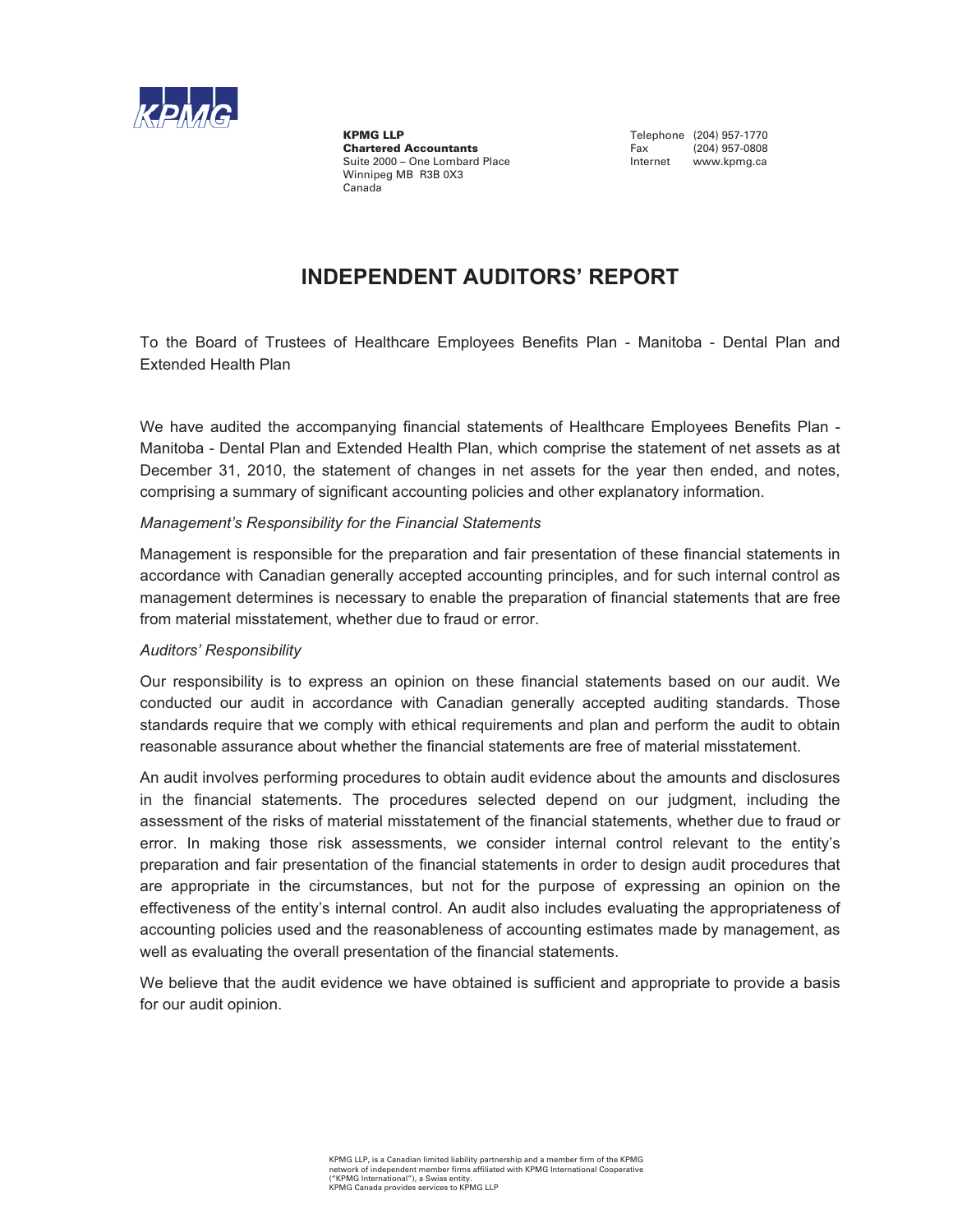

#### *Opinion*

In our opinion, the financial statements present fairly, in all material respects, the net assets of Healthcare Employees Benefits Plan - Manitoba - Dental Plan and Extended Health Plan as at December 31, 2010, and its changes in net assets for the year then ended in accordance with Canadian generally accepted accounting principles.

 $KPMG$  14 $P$ 

Chartered Accountants

June 17, 2011 Winnipeg, Canada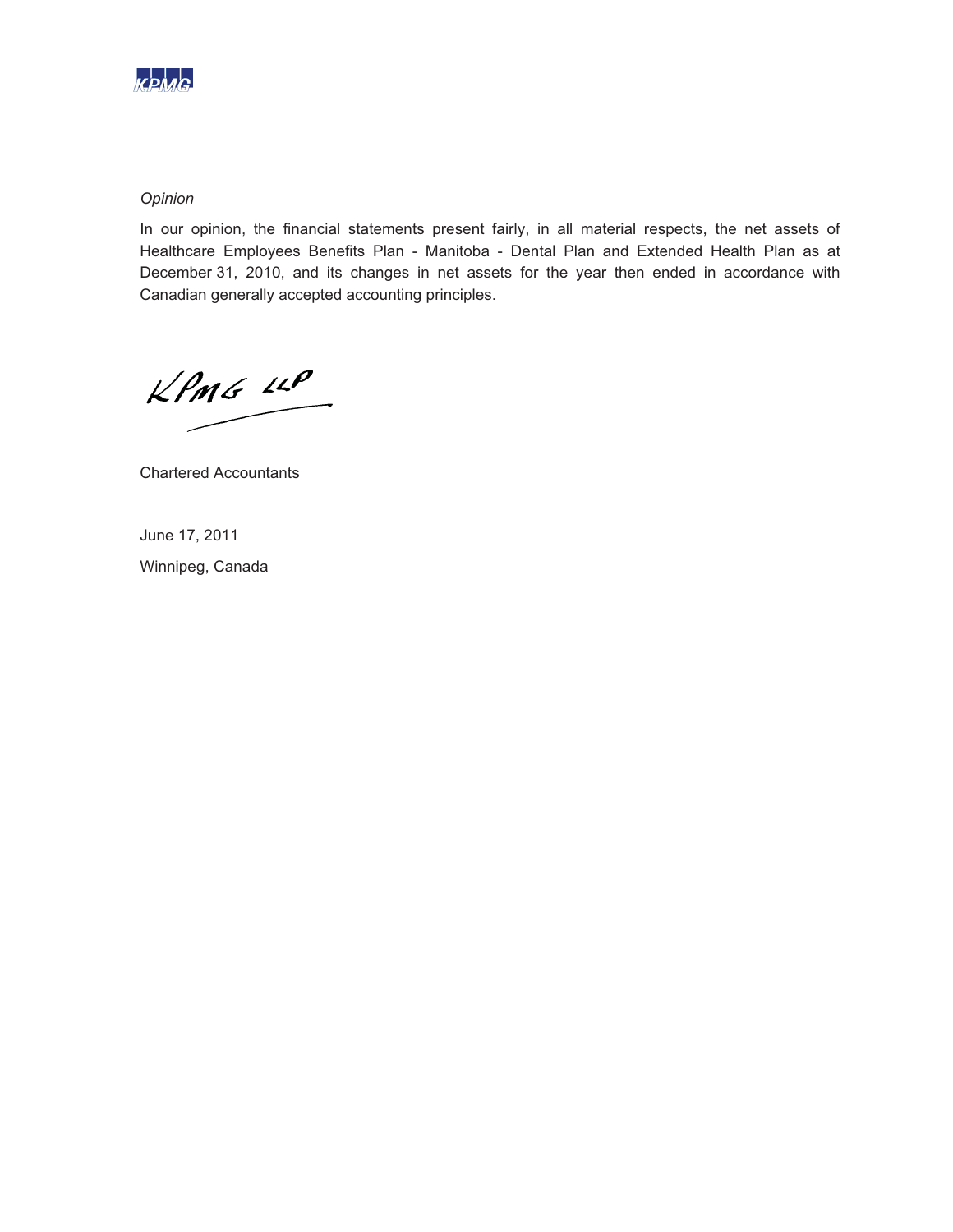**Statement of Net Assets** 

December 31, 2010, with comparative figures for 2009

|                                                                                        | 2010                                 | 2009                                |
|----------------------------------------------------------------------------------------|--------------------------------------|-------------------------------------|
| Assets                                                                                 |                                      |                                     |
| Cash                                                                                   | \$<br>445,264                        | 409,509<br>\$                       |
| Premiums and other receivables                                                         | 3,583,982                            | 3,179,495                           |
| Prepaid expenses                                                                       | 6,135                                | 321,180                             |
| Due from Manitoba Blue Cross - Dental Plan (note 3)                                    | 1,642,148                            | 2,698,592                           |
| Due from Manitoba Blue Cross - Healthcare Plan (note 3)                                | 11,159,995                           | 6,608,260                           |
|                                                                                        | \$16,837,524                         | \$13,217,036                        |
| <b>Liabilities and Net Assets</b>                                                      |                                      |                                     |
| Premiums payable and accrued liabilities                                               | 3,688,626<br>\$                      | 3,633,401<br>S                      |
| Due to Healthcare Employees Pension Plan - Manitoba (note 7)                           | 75,757                               | 13,052                              |
| Obligations for IBNR (note 4):<br>Dental Plan<br>Healthcare Plan                       | 602,479<br>1,575,832<br>2,178,311    | 555,795<br>2,041,872<br>2,597,667   |
|                                                                                        | 5,942,694                            | 6,244,120                           |
| Net assets represented by:<br>Internally restricted fund (note 5)<br>Unrestricted fund | 5,131,184<br>5,763,646<br>10,894,830 | 4,947,186<br>2,025,730<br>6,972,916 |
| Commitment (note 8)                                                                    |                                      |                                     |
|                                                                                        | \$16,837,524                         | \$13,217,036                        |

See accompanying notes to financial statements.

Approved by the Trustees: Chair Vice-Chair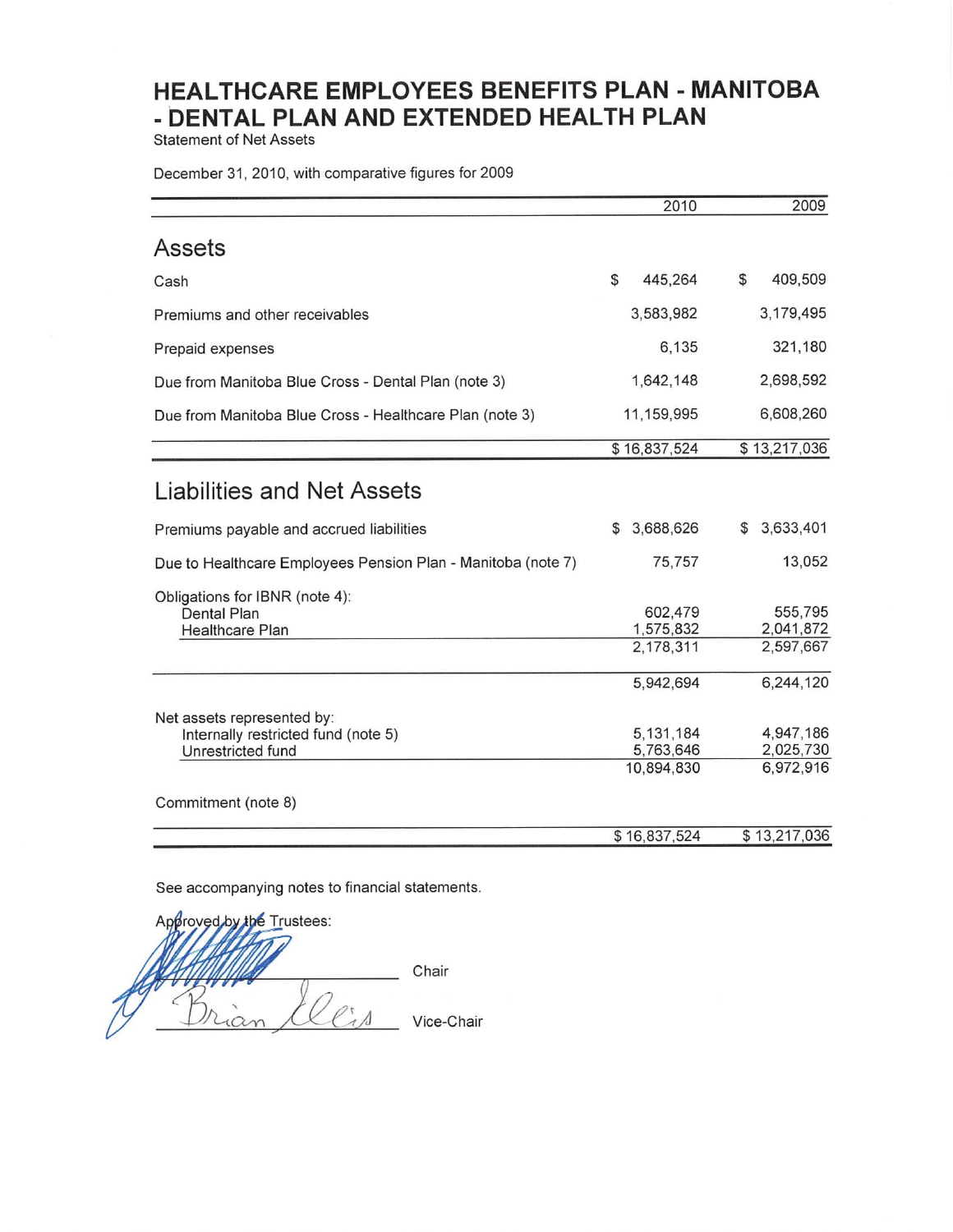Statement of Changes in Net Assets

Year ended December 31, 2010, with comparative figures for 2009

|                                    |                    | Healthcare      | 2010            | 2009             |
|------------------------------------|--------------------|-----------------|-----------------|------------------|
|                                    | <b>Dental Plan</b> | Plan            | Total           | Total            |
| Increases:                         |                    |                 |                 |                  |
| <b>Premiums</b>                    | \$18,398,628       | \$27,857,126    | \$46,255,754    | 40,931,456<br>\$ |
|                                    |                    |                 |                 |                  |
| Investment income                  | 41,570             | 108,470         | 150,040         | 104,264          |
|                                    | 18,440,198         | 27,965,596      | 46,405,794      | 41,035,720       |
| Decreases:                         |                    |                 |                 |                  |
| Claims incurred                    | 18,074,376         | 20,509,726      | 38,584,102      | 34, 175, 572     |
| Interest - Blue Cross              | 2,057              |                 | 2,057           | 7,702            |
| Amortization of capital assets     |                    |                 |                 | 325              |
| Administrative - HEBP (note 7)     | 504,758            | 670,025         | 1,174,783       | 881,104          |
| <b>Administrative - Blue Cross</b> | 903,719            | 1,230,583       | 2,134,302       | 1,884,162        |
| Travel health insurance            |                    |                 |                 |                  |
| premiums                           |                    | 1,007,992       | 1,007,992       | 894,336          |
|                                    | 19,484,910         | 23,418,326      | 42,903,236      | 37,843,201       |
|                                    |                    |                 |                 |                  |
| Net increase (decrease) prior to   |                    |                 |                 |                  |
| change in obligations              | (1,044,712)        | 4,547,270       | 3,502,558       | 3,192,519        |
| Change in obligations for IBNR     | (46, 684)          | 466,040         | 419,356         | (1,062,559)      |
|                                    |                    |                 |                 |                  |
| Increase (decrease) in net assets  | (1,091,396)<br>\$  | \$<br>5,013,310 | 3,921,914<br>\$ | \$<br>2,129,960  |

| Unrestricted Fund                              |    |             |                    |    |                                  |    |               |               |
|------------------------------------------------|----|-------------|--------------------|----|----------------------------------|----|---------------|---------------|
|                                                |    | Dental Plan | Healthcare<br>Plan |    | Internally<br>Restricted<br>fund |    | 2010<br>Total | 2009<br>Total |
| Net assets, beginning of year                  | \$ | 569.716     | \$1.456.014        | S. | 4,947,186                        | S  | 6,972,916     | \$4,842,956   |
| Increase (decrease) in net assets              |    | (1,091,396) | 5,013,310          |    |                                  |    | 3,921,914     | 2,129,960     |
| Transfer for internally<br>restricted (note 5) |    | 604,033     | (788,031)          |    | 183,998                          |    |               |               |
| Net assets, end of year                        | \$ | 82,353      | 5,681,293<br>S     | S. | 5,131,184                        | \$ | 10.894.830    | \$6,972,916   |

See accompanying notes to financial statements.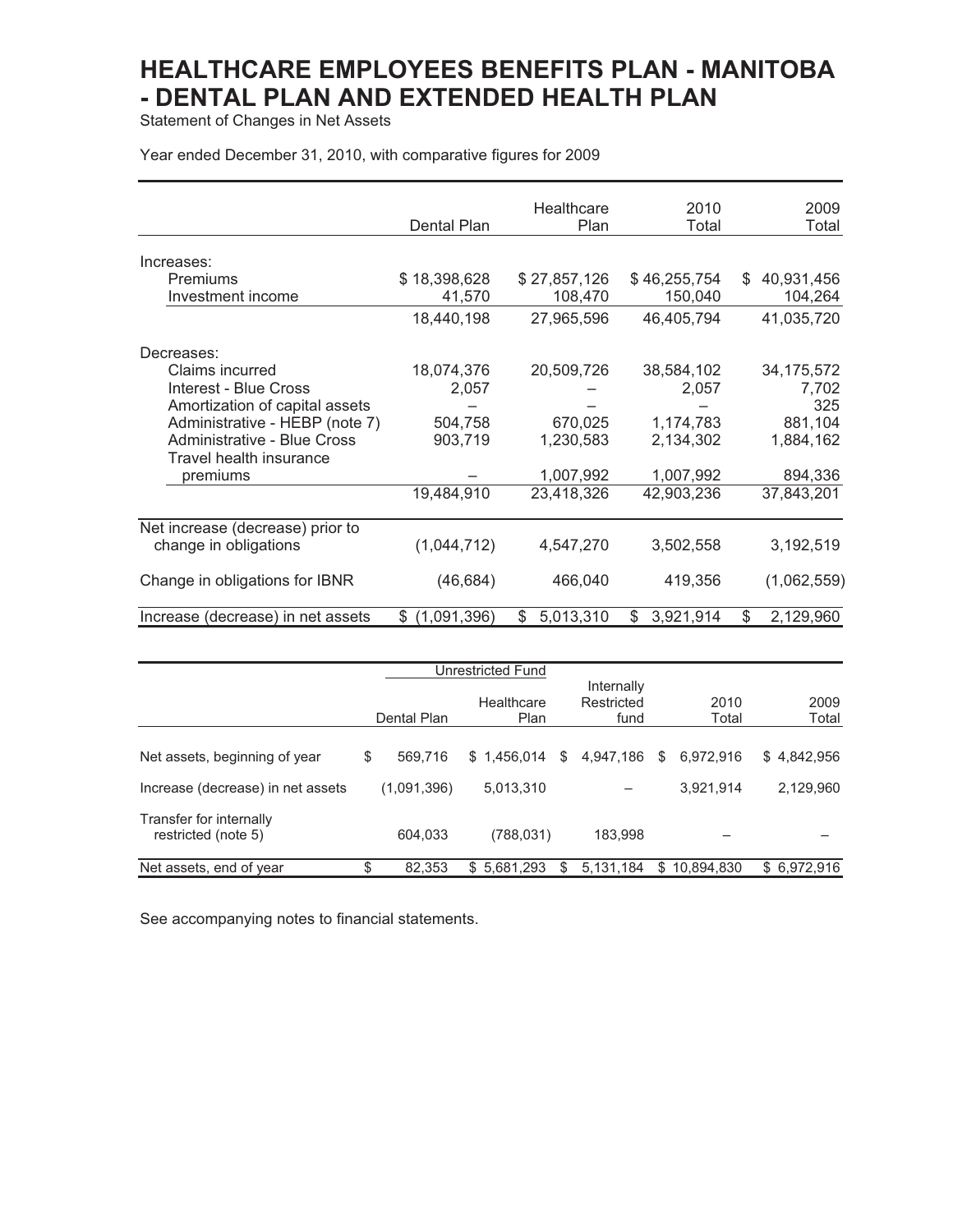Notes to Financial Statements

Year ended December 31, 2010

#### **1. General:**

The Healthcare Employees Benefits Plan - Manitoba (HEBP) is a jointly trusteed, not-for-profit organization which includes the dental plan and healthcare plan (the Plans) for healthcare employees in Manitoba.

The Plans are registered as health and welfare trusts under the *Income Tax Act* and are not subject to income taxes*.*

The dental plan and healthcare plan are not-for-profit plans. They provide dental coverage and basic and enhanced health benefits to participating active employees. They also include a retiree plan with basic - ambulance/semi-private plan and an enhanced health plan. Claims administration and adjudication for these plans is provided by Manitoba Blue Cross. The Plans are on a self-insured budgeted administrative services only basis (BASO).

#### **2. Significant accounting policies:**

(a) Basis of presentation:

These financial statements are prepared on a going concern basis and present the aggregate financial position of the Plans as separate financial reporting entities, independent of the participating employers and members. Only the assets and obligations to members eligible to participate in the Plans have been included in these financial statements. These financial statements do not portray the funding requirements of the Plans or the benefit security of the individual plan members.

(b) Fund accounting:

The Internally Restricted Fund represents amounts restricted by the Board of Trustees for claims fluctuation reserves (note 5). All other assets, liabilities, revenues and expenses are reported in the Unrestricted Fund.

(c) Premiums:

Premiums recorded in the statement of changes in net assets include the employees' and employers' share of the premiums required for dental and extended health coverage. Premiums are recorded on an accrual basis.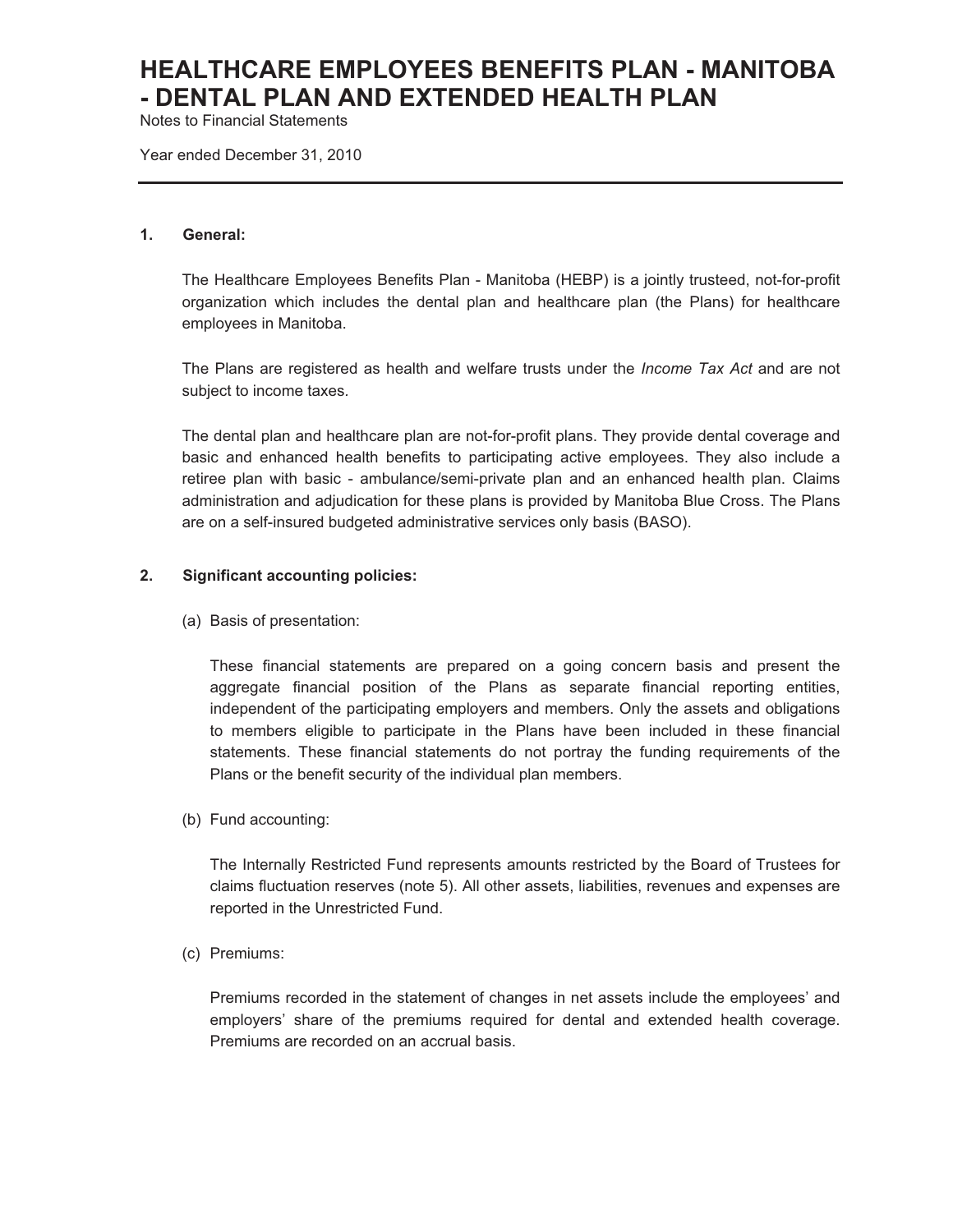Notes to Financial Statements (continued)

Year ended December 31, 2010

### **2. Significant accounting policies (continued):**

(d) Use of estimates:

The preparation of financial statements requires management to make estimates and assumptions that affect the reported amounts of assets and liabilities, the disclosure of contingent assets and liabilities at the date of the financial statements and the reported amounts of increases and decreases in net assets during the year. Actual results could differ from those estimates.

### **3. Due from Manitoba Blue Cross:**

|                                                                                              | 2010                      | 2009                         |
|----------------------------------------------------------------------------------------------|---------------------------|------------------------------|
| Due from Manitoba Blue Cross - Dental Plan<br>Due from Manitoba Blue Cross - Healthcare Plan | \$1.642.148<br>11.159.995 | 2.698.592<br>S.<br>6.608.260 |
|                                                                                              | \$12,802,143              | \$9,306,852                  |

The amounts due from Manitoba Blue Cross are funds held by Manitoba Blue Cross to fund the Plans' obligations for IBNR, which are fully funded, and the claims fluctuation reserves, which are partially funded as disclosed in note 5. In addition, the amounts due from Manitoba Blue Cross include accumulated annual experience gains (losses) in the Dental Plan and Healthcare Plan.

Interest was earned on the amounts due from Manitoba Blue Cross ranging from 0.40 percent to 1.43 percent (2009 - 1.17 percent to 1.20 percent).

### **4. Obligations for incurred but not reported (IBNR):**

The obligations for IBNR are estimates of claims which have been incurred but not reported at the date of the financial statements. The obligations are based on a study of claims during the fiscal year and are specific to the type of benefits provided.

For the year ended December 31, 2010, Manitoba Blue Cross amended its calculation used to estimate the obligations for IBNR. As a result of this change, the obligation for IBNR decreased by \$696,980 as at December 31, 2010.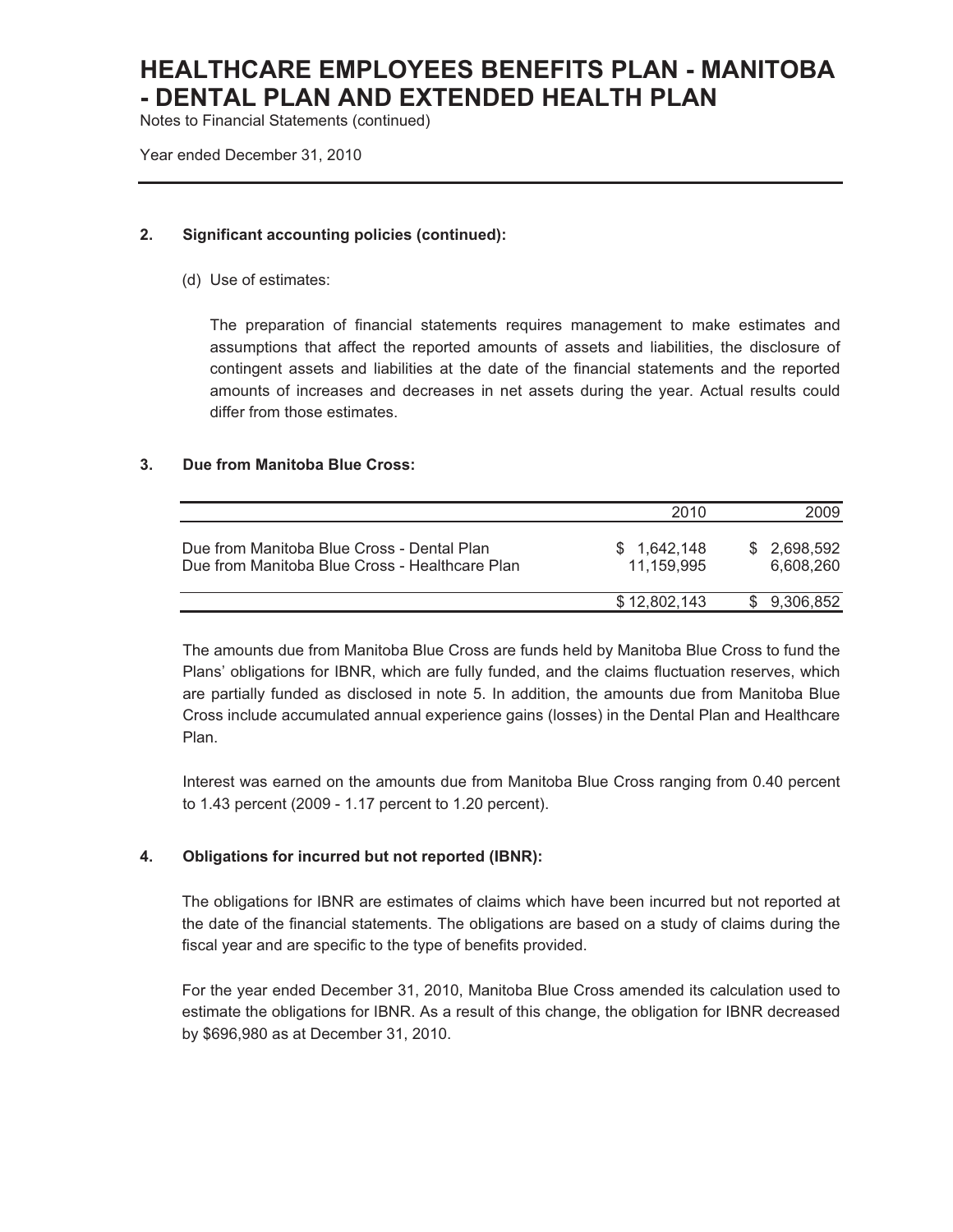Notes to Financial Statements (continued)

Year ended December 31, 2010

### **5. Internally restricted fund for claims fluctuation reserves (CFR):**

The Board of Trustees has approved the establishment of claims fluctuation reserves. The target reserve for the Dental Plan has been established at an amount equal to 10 percent of the current year's premiums for the Dental Plan and is not fully funded.

The Healthcare Plan consists of the Active and Retired plans. The target reserve for each of these plans has been established at an amount equal to 15 percent of the current year's premiums. The Active plan has fully funded reserves while the Retired plans are not fully funded.

Internally restricted fund for CFR is allocated as follows:

| 2010                     | 2009                     |
|--------------------------|--------------------------|
| \$1,103,814<br>4.027.370 | \$1,707,847<br>3,239,339 |
| \$5,131,184              | 4,947,186                |
|                          |                          |

#### **6. Risk management and fair value:**

(a) Market risk:

Management of the Plans believe they are not exposed to any market risks including interest rate, currency and other price risk in relation to the Plans' financial instruments.

(b) Credit risk:

Credit risk associated with premiums and other receivables is minimized due to their nature. Premiums are collected from participating members through the payroll process. No provision for doubtful premiums and other receivables has been recorded in either 2010 or 2009.

(c) Liquidity risk:

Liquidity risk is the possibility that financial assets of the Plans cannot be readily converted into cash when required. Liquidity risk is managed through premiums received being held by Manitoba Blue Cross on behalf of the Plan to fund the Plan's obligations. The Plans' premiums payable and accrued liabilities and due to HEPP have contracted maturities of less than one year.